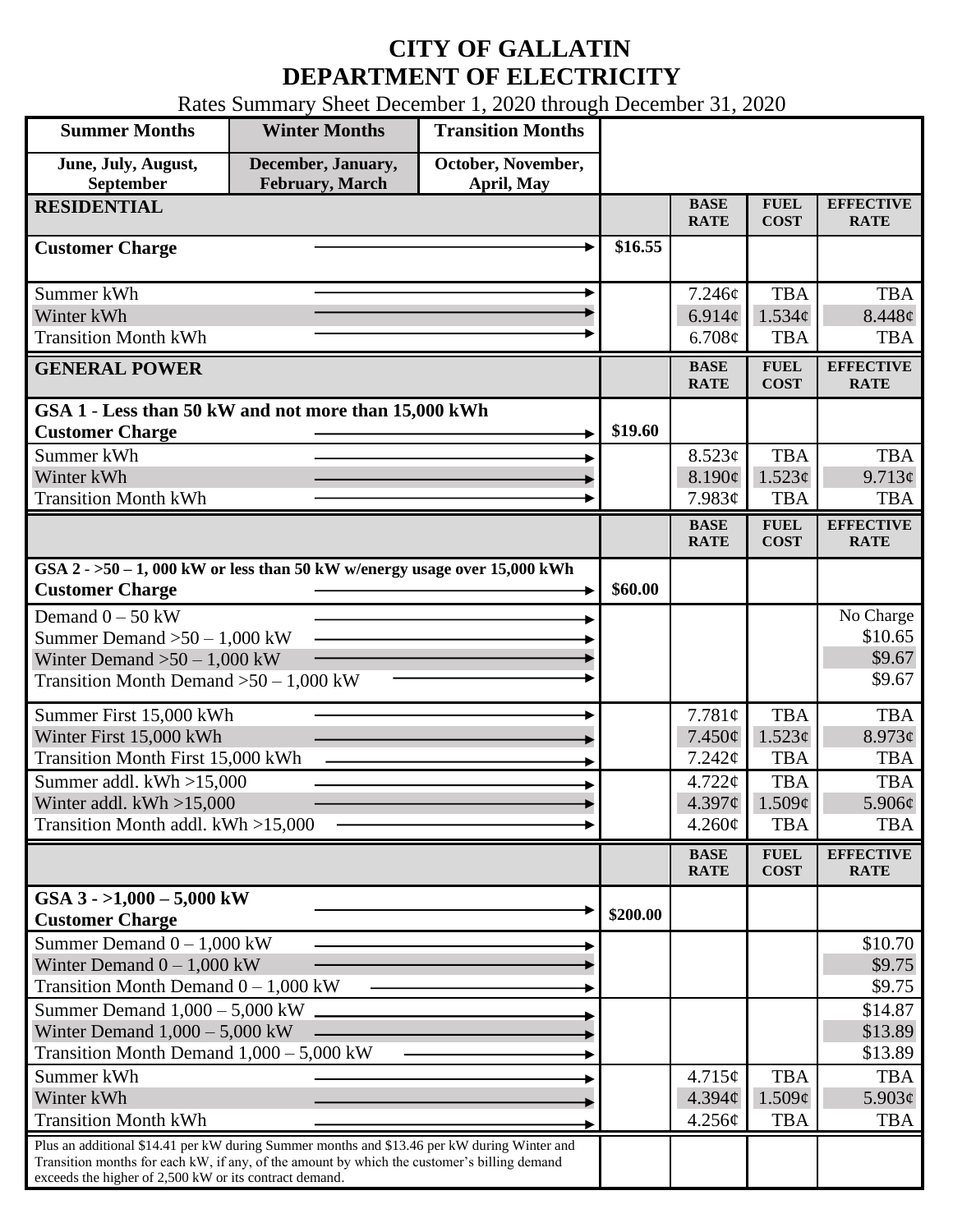| <b>Summer Months</b>                     | <b>Winter Months</b>                             | <b>Transition Months</b> |         |                            |                            |                                 |
|------------------------------------------|--------------------------------------------------|--------------------------|---------|----------------------------|----------------------------|---------------------------------|
| June, July, August,                      | December, January,                               | October, November,       |         |                            |                            |                                 |
| September                                | February, March                                  | April, May               |         |                            |                            |                                 |
| <b>GENERAL POWER CONTINUE</b>            |                                                  |                          |         | <b>BASE</b><br><b>RATE</b> | <b>FUEL</b><br><b>COST</b> | <b>EFFECTIVE</b><br><b>RATE</b> |
| <b>TD GSA</b>                            |                                                  |                          |         |                            |                            |                                 |
| <b>Customer Charge</b>                   |                                                  |                          | \$1,500 |                            |                            |                                 |
| <b>Onpeak Summer Demand</b>              |                                                  |                          |         |                            |                            | \$10.95                         |
| <b>Onpeak Winter Demand</b>              |                                                  |                          |         |                            |                            | \$9.99                          |
| <b>Onpeak Transition Month Demand</b>    |                                                  |                          |         |                            |                            | \$9.99                          |
| <b>Offpeak Excess of Contract Demand</b> |                                                  |                          |         |                            |                            |                                 |
| Summer                                   |                                                  |                          |         |                            |                            | \$10.95                         |
| Winter                                   |                                                  |                          |         |                            |                            | \$9.99                          |
| Transition                               |                                                  |                          |         |                            |                            | \$9.99                          |
| <b>Max Demand</b>                        |                                                  |                          |         |                            |                            | \$5.23                          |
| <b>Onpeak Summer kWh</b>                 |                                                  |                          |         | 8.049¢                     | <b>TBA</b>                 | <b>TBA</b>                      |
| <b>Onpeak Winter kWh</b>                 |                                                  |                          |         | 6.520¢                     | $1.527\phi$                | $8.047\phi$                     |
| <b>Onpeak Transition Month kWh</b>       |                                                  |                          |         | 5.115¢                     | <b>TBA</b>                 | <b>TBA</b>                      |
| Offpeak Summer kWh First 200 HUD         |                                                  |                          |         | $4.700\text{¢}$            | <b>TBA</b>                 | <b>TBA</b>                      |
| Offpeak Summer kWh Next 200 HUD          |                                                  |                          |         | $0.452\varphi$             | <b>TBA</b>                 | <b>TBA</b>                      |
| <b>Additional HUD</b>                    |                                                  |                          |         | 0.149¢                     | <b>TBA</b>                 | <b>TBA</b>                      |
| Offpeak Winter kWh First 200 HUD         |                                                  |                          |         | 4.996¢                     | $1.527\sigma$              | 6.523¢                          |
| Offpeak Winter kWh Next 200 HUD          |                                                  |                          |         | $0.452\epsilon$            | $1.527\phi$                | 1.979¢                          |
| <b>Additional HUD</b>                    |                                                  |                          |         | 0.149¢                     | $1.527\phi$                | 1.676¢                          |
| Offpeak Transition kWh First 200 HUD     |                                                  |                          |         | 5.115¢                     | <b>TBA</b>                 | <b>TBA</b>                      |
| Offpeak Transition kWh Next 200 HUD      |                                                  |                          |         | .452 $\phi$                | <b>TBA</b>                 | <b>TBA</b>                      |
| <b>Additional HUD</b>                    |                                                  |                          |         | .149 $\phi$                | <b>TBA</b>                 | <b>TBA</b>                      |
|                                          |                                                  |                          |         | <b>BASE</b><br><b>RATE</b> | <b>FUEL</b><br><b>COST</b> | <b>EFFECTIVE</b><br><b>RATE</b> |
| GSB Demands from $5,001 - 15,000$ kW     |                                                  |                          |         |                            |                            |                                 |
| <b>Customer Charge</b>                   |                                                  |                          | \$1,500 |                            |                            |                                 |
| Onpeak Summer Demand $5,000 - 15,000$ kW |                                                  |                          |         |                            |                            | \$10.87                         |
| Onpeak Winter Demand $5,000 - 15,000$ kW |                                                  |                          |         |                            |                            | \$9.90                          |
|                                          | Onpeak Transition Month Demand 5,000 - 15,000 kW |                          |         |                            |                            | \$9.90                          |
| <b>Offpeak Excess of Contract Demand</b> |                                                  |                          |         |                            |                            |                                 |
| Summer                                   |                                                  |                          |         |                            |                            | \$10.87                         |
| Winter                                   |                                                  |                          |         |                            |                            | \$9.90                          |
| Transition                               |                                                  |                          |         |                            |                            | \$9.90                          |
| <b>Max Demand</b>                        |                                                  |                          |         |                            |                            | \$5.21                          |
| <b>Onpeak Summer kWh</b>                 |                                                  |                          |         | 6.513¢                     | <b>TBA</b>                 | <b>TBA</b>                      |
| <b>Onpeak Winter kWh</b>                 |                                                  |                          |         | 5.378 $\phi$               | $1.506\phi$                | 6.884¢                          |
| <b>Onpeak Transition Month kWh</b>       |                                                  |                          |         | 3.990¢                     | <b>TBA</b>                 | TBA                             |
| Offpeak Summer kWh First 200 HUD         |                                                  |                          |         | $4.022\phi$                | <b>TBA</b>                 | <b>TBA</b>                      |
| Offpeak Summer kWh Next 200 HUD          |                                                  |                          |         | 0.564¢                     | <b>TBA</b>                 | <b>TBA</b>                      |
| <b>Additional HUD</b>                    |                                                  |                          |         | 0.223¢                     | <b>TBA</b>                 | <b>TBA</b>                      |
| Offpeak Winter kWh First 200 HUD         |                                                  |                          |         | $4.244\phi$                | $1.506\phi$                | $5.750\epsilon$                 |
| Offpeak Winter kWh Next 200 HUD          |                                                  |                          |         | 0.564¢                     | $1.506\phi$                | $2.070\phi$                     |
| <b>Additional HUD</b>                    |                                                  |                          |         | $0.223\phi$                | $1.506\phi$                | 1.729¢                          |
| Offpeak Transition kWh First 200 HUD     |                                                  |                          |         | $3.990\text{¢}$            | <b>TBA</b>                 | <b>TBA</b>                      |
| Offpeak Transition kWh Next 200 HUD      |                                                  |                          |         | $0.564\phi$                | <b>TBA</b>                 | <b>TBA</b>                      |
| <b>Additional HUD</b>                    |                                                  |                          |         | $0.223\phi$                | <b>TBA</b>                 | <b>TBA</b>                      |

## **Page 2 - Rates Summary Sheet December 1, 2020 through December 31, 2020**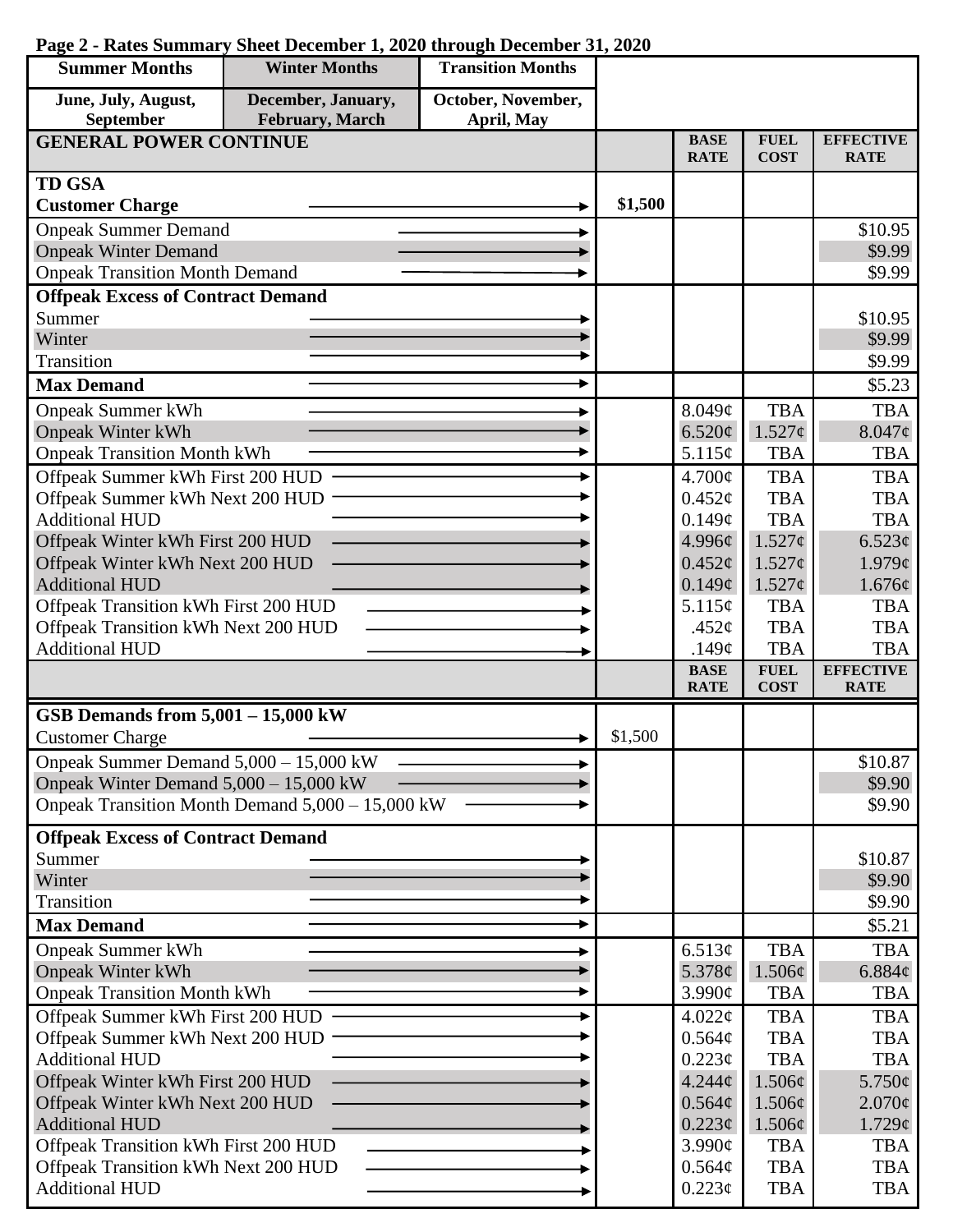## **Page 3 - Rates Summary Sheet December 1, 2020 through December 31, 2020**

| <b>Summer Months</b>                                                        | <b>Winter Months</b> | <b>Transition Months</b> |         |                            |                            |                                 |
|-----------------------------------------------------------------------------|----------------------|--------------------------|---------|----------------------------|----------------------------|---------------------------------|
| June, July, August,                                                         | December, January,   | October, November,       |         |                            |                            |                                 |
| September                                                                   | February, March      | April, May               |         |                            |                            |                                 |
| <b>GENERAL POWER CONTINUE</b>                                               |                      |                          |         | <b>BASE</b><br><b>RATE</b> | <b>FUEL</b><br><b>COST</b> | <b>EFFECTIVE</b><br><b>RATE</b> |
| MSB Demands greater than 5,000 kW                                           |                      |                          |         |                            |                            |                                 |
| <b>Customer Charge</b>                                                      |                      |                          | \$1,500 |                            |                            |                                 |
| Onpeak Summer Demand > 5,000                                                |                      |                          |         |                            |                            | \$10.24                         |
| Onpeak Winter Demand > 5,000                                                |                      |                          |         |                            |                            | \$9.27                          |
| Onpeak Transition Month Demand > 5,000                                      |                      |                          |         |                            |                            | \$9.27                          |
| <b>Max Demand</b>                                                           |                      |                          |         |                            |                            | \$2.26                          |
| <b>Offpeak Excess of Contract Demand</b>                                    |                      |                          |         |                            |                            |                                 |
| Summer                                                                      |                      |                          |         |                            |                            | \$10.24                         |
| Winter                                                                      |                      |                          |         |                            |                            | \$9.27                          |
| Transition                                                                  |                      |                          |         |                            |                            | \$9.27                          |
| <b>Onpeak Summer kWh</b>                                                    |                      |                          |         | 5.779¢                     | <b>TBA</b>                 | <b>TBA</b>                      |
| <b>Onpeak Winter kWh</b>                                                    |                      |                          |         | 4.639¢                     | 1.480¢                     | 6.119¢                          |
| <b>Onpeak Transition Month kWh</b>                                          |                      |                          |         | 3.589¢                     | <b>TBA</b>                 | <b>TBA</b>                      |
| Offpeak Summer kWh First 200 HU <del>D</del>                                |                      |                          |         | 3.279¢                     | <b>TBA</b>                 | <b>TBA</b>                      |
| Offpeak Summer kWh Next 200 HUD                                             |                      |                          |         | 0.310¢                     | <b>TBA</b>                 | <b>TBA</b>                      |
| <b>Additional HUD</b>                                                       |                      |                          |         | $0.055\phi$                | <b>TBA</b>                 | <b>TBA</b>                      |
| Offpeak Winter kWh First 200 HUD                                            |                      |                          |         | 3.502¢                     | 1.480¢                     | 4.982 $\phi$                    |
| Offpeak Winter kWh Next 200 HUD<br><b>Additional HUD</b>                    |                      |                          |         | $0.310\phi$<br>$0.055\phi$ | 1.480¢<br>1.480¢           | $1.790\epsilon$                 |
| Offpeak Transition kWh First 200 HUD                                        |                      |                          |         | 3.589¢                     | <b>TBA</b>                 | $1.535\epsilon$<br><b>TBA</b>   |
| Offpeak Transition kWh Next 200 HUD                                         |                      |                          |         | 0.310¢                     | <b>TBA</b>                 | <b>TBA</b>                      |
| <b>Additional HUD</b>                                                       |                      |                          |         | $0.055\phi$                | <b>TBA</b>                 | <b>TBA</b>                      |
|                                                                             |                      |                          |         | <b>BASE</b>                | <b>FUEL</b>                | <b>EFFECTIVE</b>                |
|                                                                             |                      |                          |         | <b>RATE</b>                | <b>COST</b>                | <b>RATE</b>                     |
| MSD Demands greater than 25,000 kW                                          |                      |                          |         |                            |                            |                                 |
| <b>Customer Charge</b>                                                      |                      |                          | \$1,500 |                            |                            |                                 |
| <b>Onpeak Summer Demand</b>                                                 |                      |                          |         |                            |                            | \$10.24                         |
| <b>Onpeak Winter Demand</b>                                                 |                      |                          |         |                            |                            | \$9.27                          |
| <b>Onpeak Transition Demand</b>                                             |                      |                          |         |                            |                            | \$9.27                          |
| <b>Max Demand</b>                                                           |                      |                          |         |                            |                            | \$1.64                          |
| <b>Offpeak Excess of Contract Demand</b>                                    |                      |                          |         |                            |                            |                                 |
| Summer                                                                      |                      |                          |         |                            |                            | \$10.24                         |
| Winter                                                                      |                      |                          |         |                            |                            | \$9.27                          |
| Transition                                                                  |                      |                          |         |                            |                            | \$9.27                          |
| <b>Onpeak Summer kWh</b>                                                    |                      |                          |         | 5.440¢                     | <b>TBA</b>                 | <b>TBA</b>                      |
| <b>Onpeak Winter kWh</b>                                                    |                      |                          |         | 4.298¢                     | 1.480¢                     | 5.778¢                          |
| <b>Onpeak Transition Month kWh</b>                                          |                      |                          |         | 3.248¢                     | <b>TBA</b>                 | <b>TBA</b>                      |
| Offpeak Summer kWh First 200 HUD                                            |                      |                          |         | 2.939¢                     | <b>TBA</b>                 | <b>TBA</b>                      |
| Offpeak Summer kWh Next 200 HUD                                             |                      |                          |         | 0.282¢                     | <b>TBA</b>                 | <b>TBA</b>                      |
| <b>Additional HUD</b>                                                       |                      |                          |         | $0.223\phi$                | <b>TBA</b>                 | <b>TBA</b>                      |
| Offpeak Winter kWh First 200 HUD                                            |                      |                          |         | 3.161¢                     | 1.480¢                     | $4.641\ell$                     |
| Offpeak Winter kWh Next 200 HUD                                             |                      |                          |         | 0.282¢                     | 1.480¢                     | $1.762\varphi$                  |
| <b>Additional HUD</b>                                                       |                      |                          |         | 0.223¢                     | $1.480\phi$                | $1.703\epsilon$                 |
| Offpeak Transition kWh First 200 HUD<br>Offpeak Transition kWh Next 200 HUD |                      |                          |         | 3.248¢                     | <b>TBA</b>                 | <b>TBA</b>                      |
| <b>Additional HUD</b>                                                       |                      |                          |         | 0.282¢<br>0.223¢           | <b>TBA</b><br><b>TBA</b>   | TBA<br><b>TBA</b>               |
|                                                                             |                      |                          |         |                            |                            |                                 |